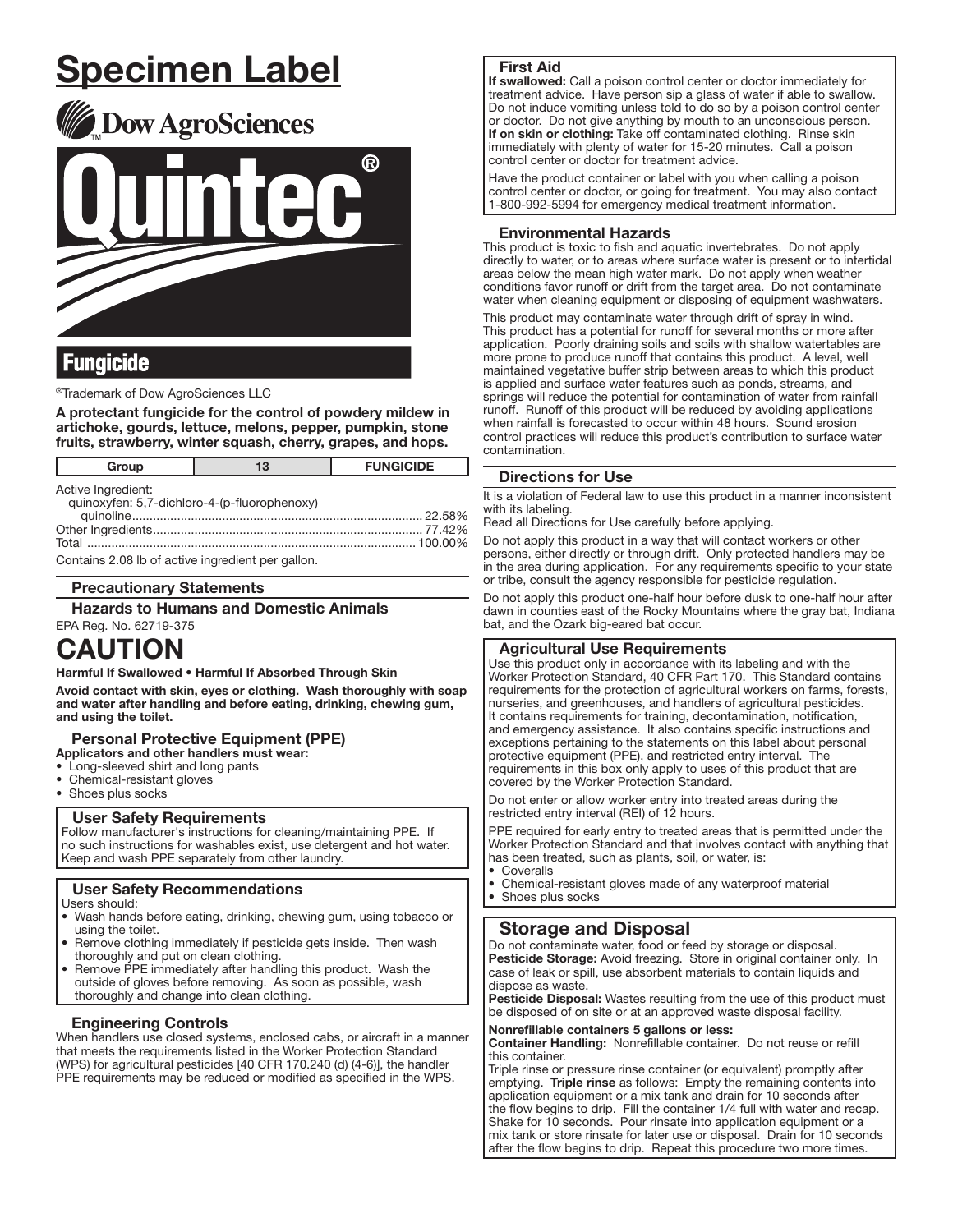# Storage and Disposal (Cont.)

Pressure rinse as follows: Empty the remaining contents into application equipment or a mix tank and continue to drain for 10 seconds after the flow begins to drip. Hold container upside down over application equipment or mix tank or collect rinsate for later use or disposal. Insert pressure rinsing nozzle in the side of the container, and rinse at about 40 psi for at least 30 seconds. Drain for 10 seconds after the flow begins to drip. Then offer for recycling if available or puncture and dispose of in a sanitary landfill, or by incineration, or by other procedures allowed by state and local authorities.

#### Refillable containers 5 gallons or larger:

Container Handling: Refillable container. Refill this container with pesticide only. Do not reuse this container for any other purpose. Cleaning the container before final disposal is the responsibility of the person disposing of the container. Cleaning before refilling is the responsibility of the refiller. To clean the container before final disposal, empty the remaining contents from this container into application equipment or a mix tank. Fill the container about 10% full with water and, if possible, spray all sides while adding water. If practical, agitate vigorously or recirculate water with the pump for two minutes. Pour or pump rinsate into application equipment or rinsate collection system. Repeat this rinsing procedure two more times. Then offer for recycling if available, or puncture and dispose of in a sanitary landfill, or by incineration, or by other procedures allowed by state and local authorities.

#### Nonrefillable containers 5 gallons or larger:

Container Handling: Nonrefillable container. Do not reuse or refill this container.

Triple rinse or pressure rinse container (or equivalent) promptly after emptying. Triple rinse as follows: Empty the remaining contents into application equipment or a mix tank. Fill the container 1/4 full with water. Replace and tighten closures. Tip container on its side and roll it back and forth, ensuring at least one complete revolution, for 30 seconds. Stand the container on its end and tip it back and forth several times. Turn the container over onto its other end and tip it back and forth several times. Empty the rinsate into application equipment or a mix tank or store rinsate for later use or disposal. Repeat this procedure two more times. Pressure rinse as follows: Empty the remaining contents into application equipment or a mix tank and continue to drain for 10 seconds after the flow begins to drip. Hold container upside down over application equipment or mix tank or collect rinsate for later use or disposal. Insert pressure rinsing nozzle in the side of the container, and rinse at about 40 psi for at least 30 seconds. Drain for 10 seconds after the flow begins to drip. Then offer for recycling if available, or puncture and dispose of in a sanitary landfill, or by incineration, or by other procedures allowed by state and local authorities.

#### Product Information

ļ

Quintec® fungicide is a protectant fungicide for the control of powdery mildew diseases. Quintec does not control existing or latent powdery mildew infections and must be applied on a protectant schedule (latency is the period between infection of plant tissues and the development of visible symptoms). Quintec is compatible with most commonly used insecticides, miticides and fungicides.

#### Use Precautions and Restrictions

- Do not graze or harvest forage from cover crops within areas treated with Quintec.
- Do not aerially apply this product on stone fruits, cherry, grapes, and hops. Aerial application is permitted on other crops for which this product is registered for use.
- Chemigation: Do not apply this product through any type of irrigation system.
- Read carefully and follow all applicable use directions, precautions, and limitations on the respective product labels used in mixtures.
- Rainfast Requirement: When applied alone, Quintec is rainfast 1 hour after application.

#### Rotational Crop Restrictions

The following rotational crops may be planted at intervals defined below following the final application of Quintec.

| <b>Crops</b>                           | <b>Re-Planting Interval</b> |  |
|----------------------------------------|-----------------------------|--|
| registered crops                       | no restrictions             |  |
| all other crops grown for food or feed | 30 days                     |  |
|                                        |                             |  |

#### Disease Resistance Management

Artichokes, Cherry, Grapes, Hops, Stone Fruits: Quintec is in mode of action Group 13. Do not make more than three applications of Quintec

per season, or 50% of the total number of powdery mildew sprays per season, whichever is greater (see crop specific sections for the total number of applications allowed). Apply no more than two consecutive sprays of Quintec before alternating to a fungicide that has a different mode of action and that is effective on local populations of the target powdery mildew pathogen.

#### Gourds, Lettuce, Melons, Pepper, Pumpkin, Strawberry, Winter

**Squash:** Quintec is in mode of action Group 13. Do not make more than 50% of the total number of powdery mildew sprays with Quintec. Alternation with other effective modes of action is recommended after each application of Quintec. When more than one application of Quintec is made per crop, at least one of the applications of Quintec must be a tank mixture with a product that has a different mode of action and that is effective on local populations of the target powdery mildew pathogen. Apply the alternate product or tank mix within 14 days of applying Quintec. Do not make more than two consecutive applications of Quintec before alternating to another effective mode of action.

#### All Crops:

To delay development of fungicide/bactericide resistance:

- Avoid the consecutive use of Quintec or other target site of action Group 13 fungicides/bactericides that have a similar target site of action on the same pathogens.
- Use tank mixtures or premixes with fungicides/bactericides from different target site of action groups as long as the involved products are all registered for the same use and are both effective at the tank mix or prepack rate on the pathogen(s) of concern.
- Base fungicide/bactericide use on a comprehensive Integrated Pest Management (IPM) program.
- Monitor treated fungal/bacterial populations for loss of field efficacy.
- Contact your local extension specialist, certified crop advisors, and/or manufacturer for fungicide/bactericide resistance management and/or IPM recommendations for specific crops and resistant pathogens.
- For further information or to report suspected resistance, you may contact your local Dow AgroSciences representative or by calling 800-258-3033.

#### Mixing Directions

Quintec may be applied in tank mix combination with labeled rates of other pesticides, including fungicides, insecticides, or other chemicals used in the culture of the labeled crop provided: (1) the tank mix product is labeled for the timing and method of application for the intended use; and (2) tank mixing with Quintec or other pesticides is not prohibited by the label of the tank mix product.

Fill the spray tank to at least one-half the required spray volume and start agitation. Add (in order) dry flowable, wettable powder, and Quintec or other flowable (aqueous suspension) products to the spray tank. Then add the specified rate of emulsifiable concentrate and solution products. Allow time for thorough mixing after adding each product. Finish filling spray tank and maintain continuous agitation in the spray tank during mixing, filling and spraying operations.

#### Oil Sprays

Oil sprays may be integrated as part of a powdery mildew management program. Consult local university extension for specific information.

#### Use of Surfactants

A moderate rate of a registered nonionic or organosilicone surfactant may improve crop coverage. Penetrants and stickers are not recommended.

#### Tank Mixing Precautions

- Read carefully and follow all applicable use directions including application rates, use precautions, and limitations on the respective product labels.
- Do not exceed specified application rates or maximum use rates if products with the same active ingredient are applied together
- For tank mix partners packaged in water soluble packaging, do not use with products containing boron or mix in equipment previously used to apply boron-containing mixtures unless the tank and spray equipment have been adequately cleaned.
- Always perform a (jar) test to ensure compatibility of products used in tank mixtures.

#### Tank Mix Compatibility Testing

To determine the physical compatibility of Quintec with other pesticides, perform a jar test. Use a clear glass quart jar with lid and mix the tank mix ingredients in their relative proportions. Invert the jar containing the mixture several times and observe the mixture for approximately 1/2 hour. If the mixture balls-up, forms flakes, sludges, jels, oily films or layers, or other precipitates, it is not compatible and the tank mix combination must not be used.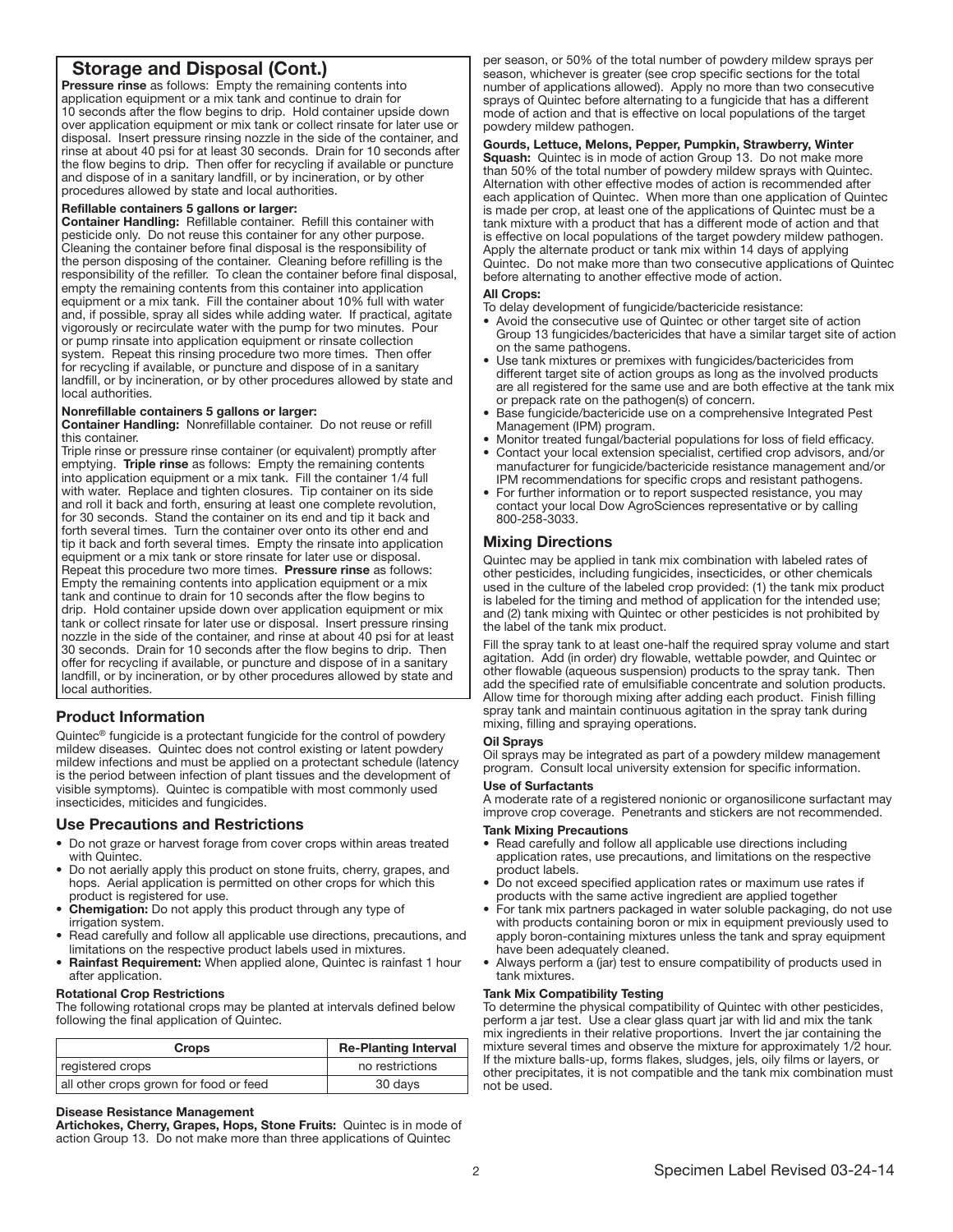#### Application Directions

#### Application Timing

Apply Quintec before visible symptoms of powdery mildew appear. Quintec will not control latent or established infections of powdery mildew. If powdery mildew infection is established, apply Quintec in tank mix combination with a curative fungicide or following application of a curative spray or, if multiple diseases are present, following application of a broad-spectrum fungicide. Under low disease conditions (as per a predictive modeling system), minimum label use rates per application can be used. For optimum results, use maximum label rates and short application intervals for severe or threatening disease conditions.

#### Application Method

#### Cherry, Grape, Hops, Stone Fruits:

Ground: Apply uniformly by ground application in a minimum spray volume of 30 gallons per acre except as noted in the supplemental

labeling. Disease control may be reduced at low spray volumes or if spray coverage is inadequate. Do not apply under conditions when uniform spray coverage cannot be obtained or when spray drift may occur.

Aerial: Do not aerially apply this product on cherry, grape, hops, and stone fruits.

#### Artichoke, Head and Leaf Lettuce, Melons, Pepper, Strawberry, Gourds and Pumpkin, Winter Squash:

Ground: For thorough spray coverage and optimum disease control, apply Quintec by ground application. Apply in a minimum spray volume of 30 gallons per acre.

Aerial: Apply in a minimum spray volume of 5 gallons of water per acre. Higher spray volumes per acre and conditions that allow uniform spray coverage will provide the greatest level of disease control with Quintec. Do not apply under conditions when uniform spray coverage cannot be obtained or when spray drift may occur.

#### Artichoke, Cherry, Grape, Head and Leaf Lettuce, Hops, Melons (Subgroup 9A), Pepper, Stone Fruits, Strawberry, Winter Squash, Gourds and Pumpkin

| Crop                              | <b>Disease</b>                                            | <b>Re-Treatment</b><br><b>Interval (Days)</b> | <b>Rate of Quintec</b><br>(fl oz/acre) <sup>1</sup> |
|-----------------------------------|-----------------------------------------------------------|-----------------------------------------------|-----------------------------------------------------|
| artichoke                         | powdery mildew<br>(Erysiphe cichoracearum)                | $10 - 14$                                     | $4 - 6$                                             |
| cherry                            | powdery mildew<br>(Podosphaera clandestina)               | $10 - 14$                                     | 7                                                   |
| grape                             | powdery mildew<br>(Uncinula necator)                      | 14                                            | $3 - 4$                                             |
|                                   |                                                           | 21                                            | $5 - 6.6$                                           |
| head and leaf lettuce             | powdery mildew<br>(Erysiphe cichoracearum)                | $10 - 14$                                     | $4 - 6$                                             |
| hops                              | powdery mildew<br>(Sphaerotheca macularis)                | 14                                            | $4 - 8.2$                                           |
| melons (subgroup 9A) <sup>2</sup> | powdery mildew<br>(Sphaerotheca fuliginea)                | $10 - 14$                                     | $4 - 6$                                             |
| pepper <sup>3</sup>               | powdery mildew<br>(Leveillula taurica, Oidiopsis tuarica) | $10 - 14$                                     | $4 - 6$                                             |
| stone fruits <sup>4</sup>         | powdery mildew<br>(Podosphaera clandestina)               | $10 - 14$                                     | $\overline{7}$                                      |
| strawberry                        | powdery mildew<br>(Sphaerotheca macularis)                | $10 - 14$                                     | $4 - 6$                                             |
| winter squash, gourds, pumpkin    | powdery mildew<br>(Sphaerotheca fuliginea)                | $10 - 14$                                     | $4 - 6$                                             |

<sup>1</sup>When applied as a dilute spray, maintain the per acre use rate.

<sup>2</sup>Melons (subgroup 9A) including citron melon, muskmelon (cantaloupe, casaba, crenshaw melon, golden pershaw melon, honeydew melon, honey balls, mango melon, Persian melon, pineapple melon, Santa Claus melon, snake melon, true cantaloupe), watermelon

<sup>3</sup>Pepper including bell pepper, chili pepper, cooking pepper, non-bell pepper, pimento, sweet pepper

<sup>4</sup>Stone fruits including apricot, chickasaw plum, damson plum, Japanese plum, nectarine, peach, plum, plumcot, prune (fresh)

# Specific Use Restrictions:

#### Artichoke

- Preharvest Interval: None
- Maximum Application Rate: Do not apply more than 32 fl oz of Quintec per acre per calendar year.
- Do not make more than two consecutive applications of Quintec before alternating to a fungicide that has a different mode of action and that is effective on local populations of the target powdery mildew pathogen.
- Carefully inspect the crop several days after each application of Quintec and at regular intervals during crop development. Under certain environmental conditions, Quintec may cause leaf spotting and chlorosis. If these symptoms occur after applying Quintec, discontinue its use.

#### **Cherry**

- Preharvest Interval: Do not apply within 7 days of harvest.
- Maximum Application Rate: Do not apply more than 7 fl oz of Quintec per acre per application or more than 35 fl oz of Quintec per acre per calendar year.
- **Minimum Spray Interval: 7 days.**
- Do not make more than five applications of Quintec per calendar year, nor more than two consecutive applications of Quintec before alternating to a fungicide that has a different mode of action and that is effective on local populations of the target powdery mildew pathogen.

#### **Grape**

- Preharvest Interval: Do not apply within 14 days of harvest.
- Maximum Application Rate: Do not apply more than 6.6 fl oz of Quintec per acre per application or more than 33 fl oz of Quintec per acre per calendar year.

• Do not make more than five applications of Quintec per calendar year, nor more than two consecutive applications of Quintec before alternating to a fungicide that has a different mode of action and that is effective on local populations of the target powdery mildew pathogen.

#### Head and Leaf Lettuce

- Preharvest Interval: Do not apply within 1 day of harvest.<br>• Maximum Application Rate: Do not apply more than 6 fl
- Maximum Application Rate: Do not apply more than 6 fl oz of Quintec per acre per application or more than 24 fl oz of Quintec per acre per crop.
- Do not make more than four applications of Quintec per crop, nor more than two consecutive applications of Quintec before alternating to a fungicide that has a different mode of action and that is effective on local populations of the target powdery mildew pathogen.
- Carefully inspect the crop several days after each application of Quintec and at regular intervals during crop development. Under certain environmental conditions, Quintec may cause leaf spotting and chlorosis. If these symptoms occur after applying Quintec, discontinue its use.

#### Hops

- Preharvest Interval: Do not apply within 21 days of harvest.
- Maximum Application Rate: Do not apply more than 8.2 fl oz of Quintec per acre per application or more than 33 fl oz of Quintec per acre per calendar year.
- Minimum Spray Interval: 7 days.
- Do not make more than four applications of Quintec per calendar year, nor more than two consecutive applications of Quintec before alternating to a fungicide that has a different mode of action and that is effective on local populations of the target powdery mildew pathogen.